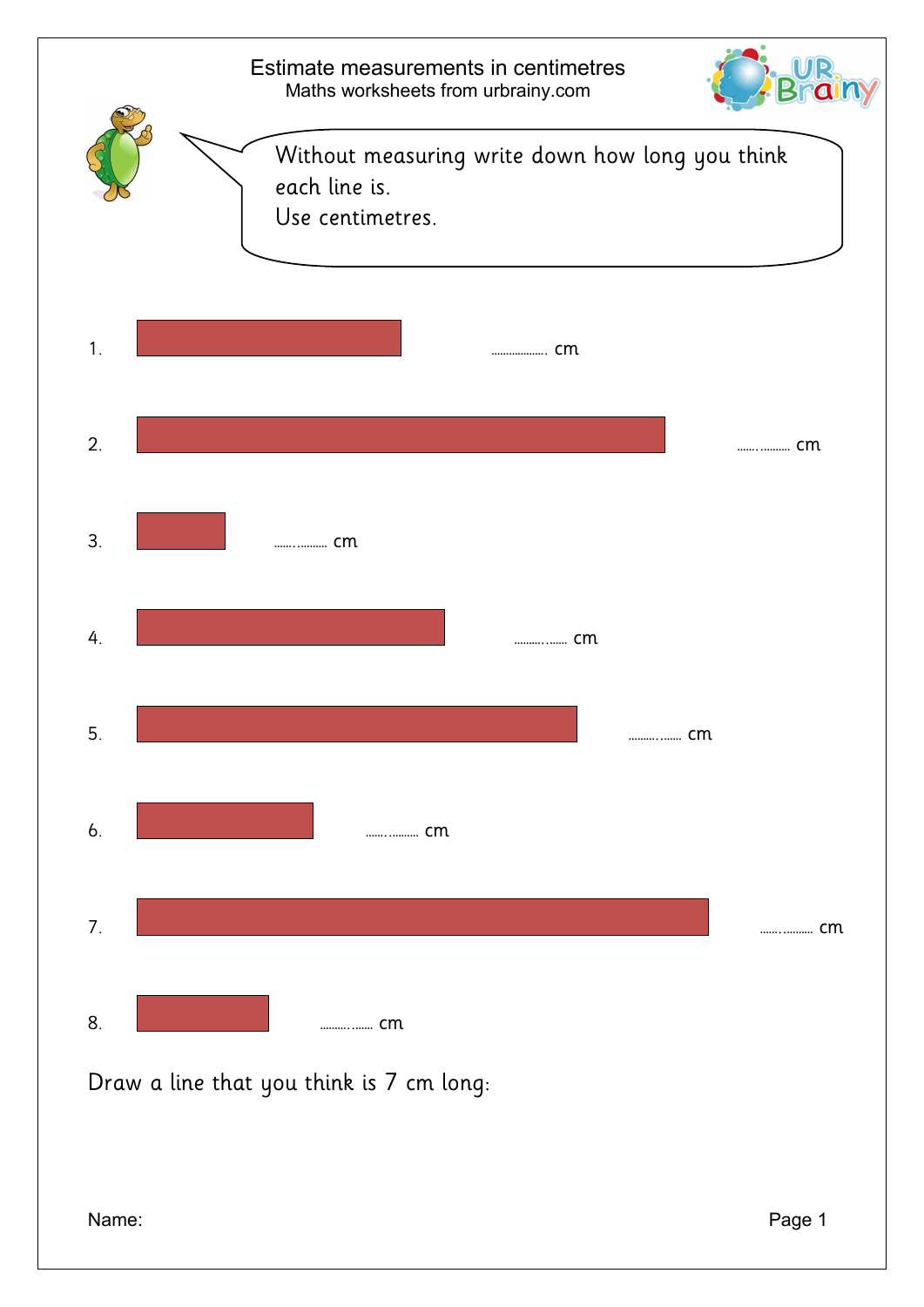

Draw a line that you think is 9 cm long: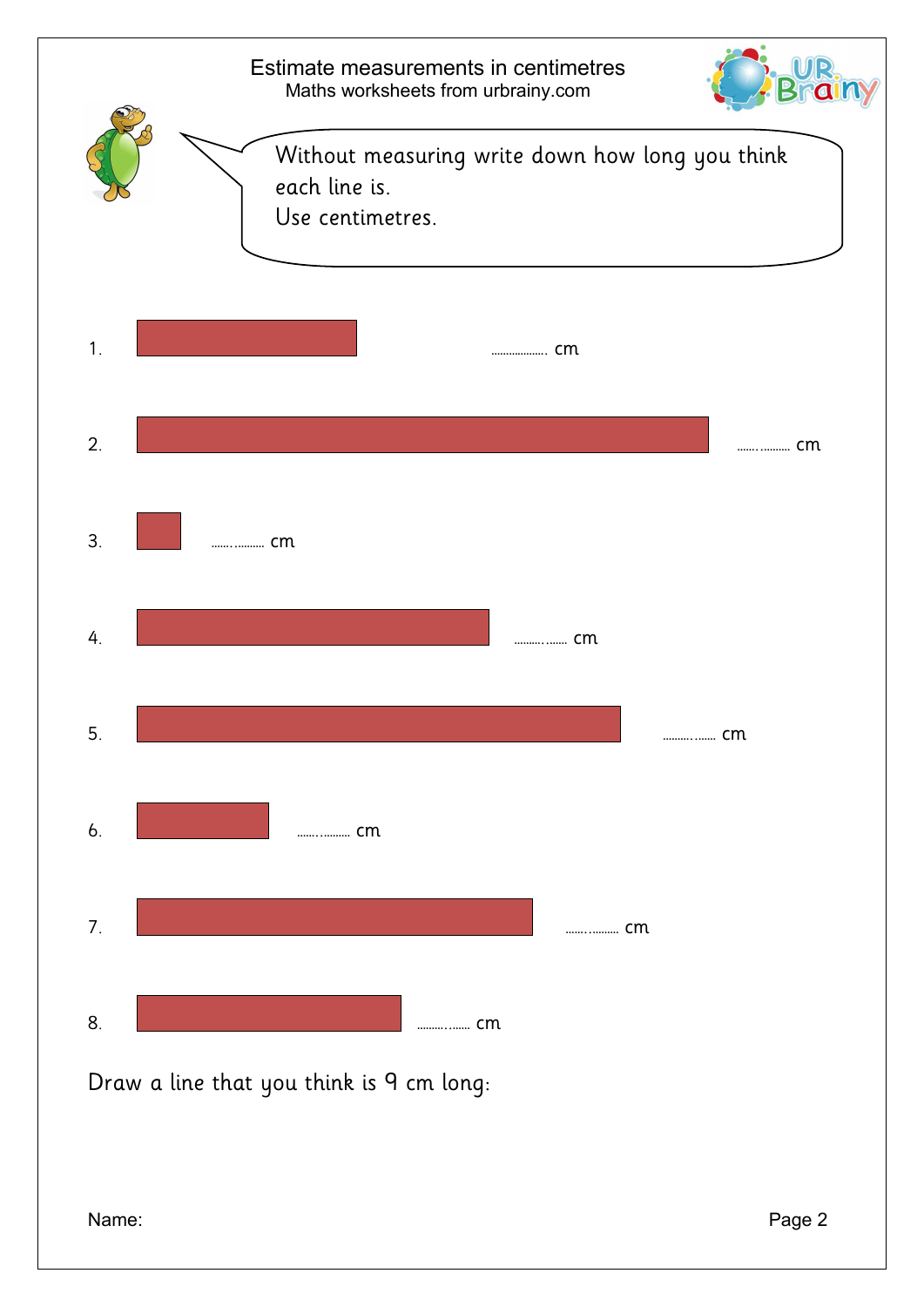

Draw a line that you think is 4 cm long: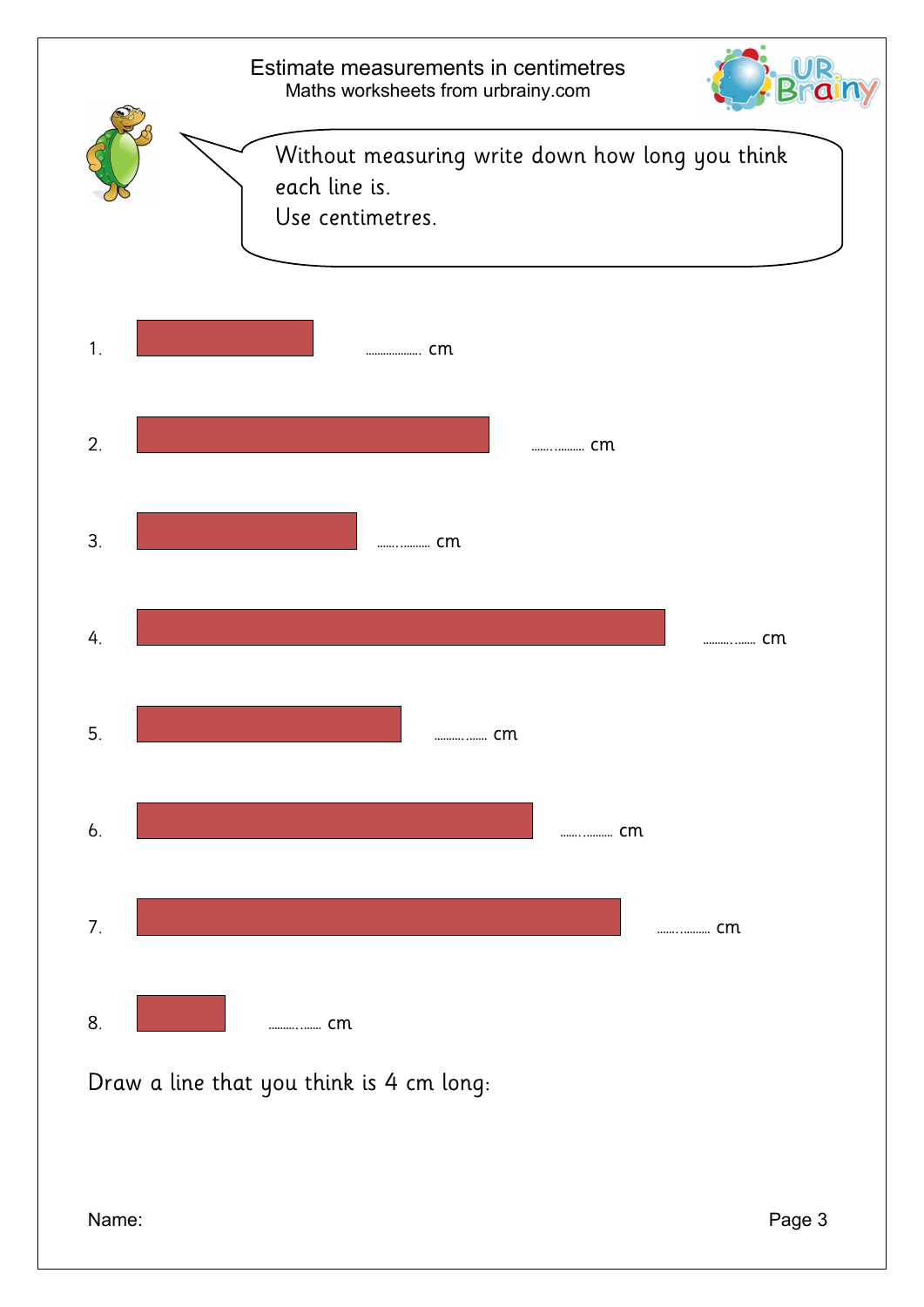